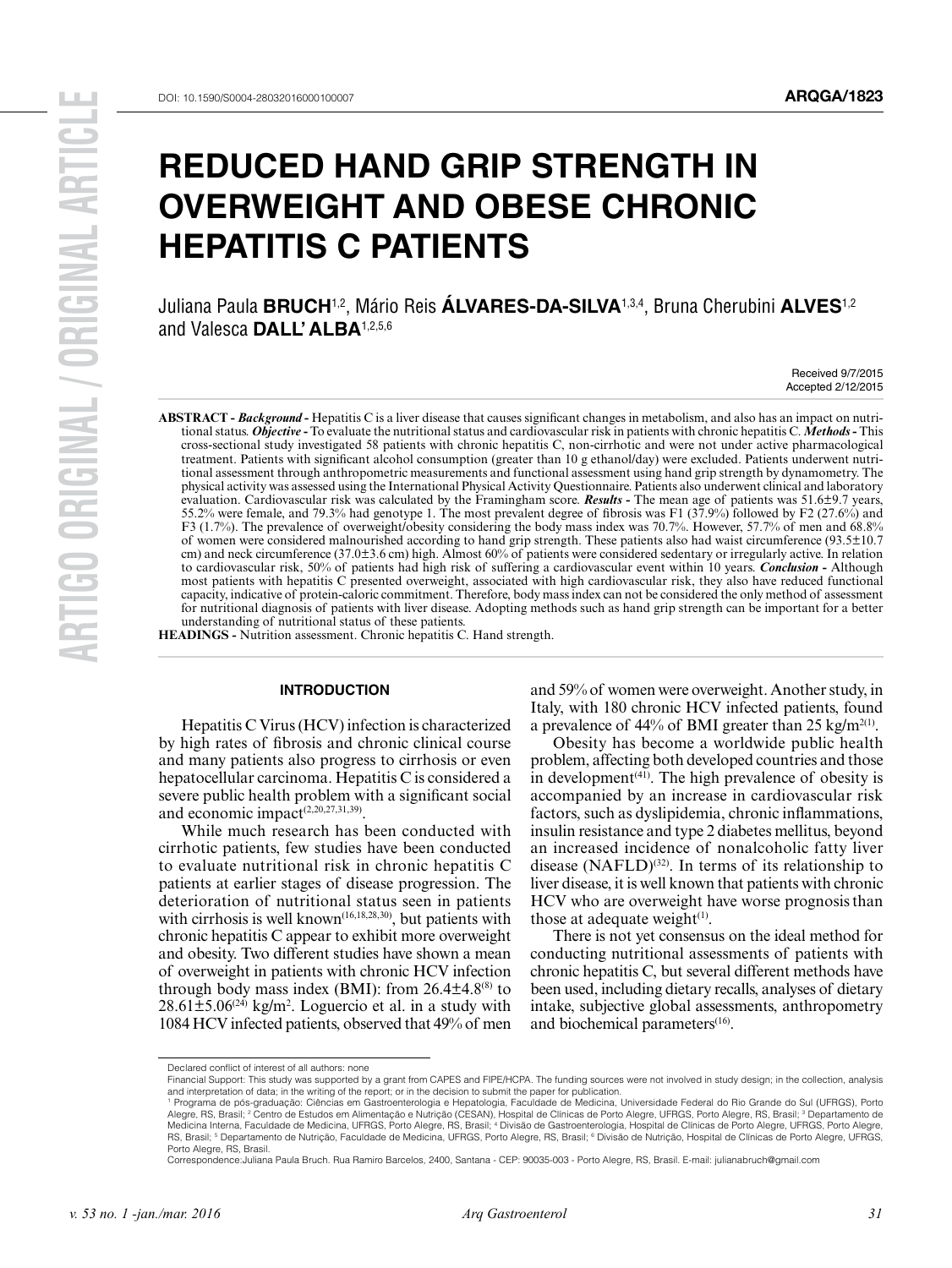In addition, functional assessment using measures of hand grip strength (HGS) obtained with dynamometry is being strongly recommended as a useful method for both nutritional diagnosis and nutritional monitoring, since it is a highly sensitive method that is capable of early detection of changes such as loss of strength and protein depletion<sup>(16,25,36)</sup>. Several studies have consistently and repeatedly demonstrated that HGS is the most sensitive method for detecting nutritional risk in patients with cirrhosis $(4,16,36)$ .

Nunes et al.<sup>(30)</sup> assessed 119 cirrhotic patients with hepatitis C, using several different methods of nutritional assessment. The dynamometry method detected the highest prevalence of malnutrition (58.8%), followed by triceps skinfold (34.5%), arm circumference (31.1%), muscular circumference of arm (29.4%), adductor pollicis muscle thickness (APMT; 14.3%) and subjective global nutritional assessment (6.4%), while BMI detected the lowest prevalence (5.9%). Another similar study, also with patients with chronic HCV, found the highest number of patients with abnormalities compatible with malnutrition using HGS  $(61\%)^{(16)}$ .

In response to the scarcity of literature on the nutritional profile of patients with HCV, this study was conducted with the objective of evaluating nutritional status and cardiovascular risk in chronic hepatitis C patients.

#### **METHODS**

This cross-sectional study enrolled adults patients with chronic hepatitis C, genotypes 1, 2 or 3, attended at the Gastroenterology Division's outpatient Clinic at Hospital de Clínicas de Porto Alegre, Brazil, from October 2013 to June 2014. At the time of data collection, all patients had either been off antiviral treatment for at least 4 months or had never had such treatment. The research protocol was approved by the Research Ethics Committee at Hospital de Clínicas de Porto Alegre and all patients were only enrolled after they had read, understood and signed a free and informed consent form.

Hepatitis C virus infections were confirmed by anti-HCV ELISA 3 and by detection of viral RNA by polymerase chain reaction (HCV RNA PCR). Patients had undergone liver biopsy, as the clinic's routine practice, up to 12 months before enrollment on study. Only specimens with more than 10 portal spaces were considered for analysis. All samples were analyzed by the same experienced pathologist who was blind to all other details of each case. Patients were excluded if they had cirrhosis (whether diagnosed by clinical criteria or anatomopathological findings), hepatocellular carcinoma or other malignant tumors, coinfection with HIV or HBV, liver transplantation, pregnancy, active antiviral treatment or significant alcohol consumption (over  $10g$  of ethanol/day)<sup>(23)</sup>.

#### **Anthropometric assessment**

Anthropometric assessment consisted of evaluating BMI and waist circumference (WC; measured at the midpoint between the last rib and the iliac crest) as recommended by the World Health Organization (WHO)<sup>(40)</sup>; arm circumference (AC; measured at the midpoint between the acromion and

olecranon on the posterior surface of the non-dominant arm, in relaxation); and triceps skinfold (TSF; 3 measurements) as used in the National Health and Nutrition Examination Survey (NHANES) $(17)$ . Neck circumference (NC) was measured by the smallest circumference just above the laryngeal prominence with patient sitting down or standing up, with the spine erect and the head in the Frankfurt horizontal plane<sup> $(6)$ </sup>. The APMT was measured with the subject sitting down, with the ventral surface of the hand resting on the knee and the elbow at an angle of approximately 90° on the homolateral lower limb<sup>(21)</sup>. Patients were weighed in light clothing and unshod using a Filizola balance with 150 kg capacity and TSF were measured with a scientific adipometer (Lange®) with precision of 1 mm, while all other measurements were taken using a 150 cm inextensible anthropometric tape.

## **Functional assessment**

Functional assessment consisted of measuring grip strength of the non-dominant hand, using a Jamar® mechanical dynamometer and recording the result in  $kgf^{(3)}$ . Patients were positioned sitting down with a straight back and no armrests and with elbow flexion at 90º. They were first shown how to use the apparatus and allowed to practice with the dominant hand to familiarize ourselves with the device. Patients were then requested to grip the dynamometer with their non-dominant hand using maximum strength for 3 seconds. The test was repeated three times at 1-minute intervals and the maximum score recorded was used for analysis<sup>(36)</sup>.

# **Physical activity assessment**

Physical activity levels were assessed using the short form of the International Physical Activity Questionnaire (IPAQ), on the basis of the quantity of physical activity engaged in during the previous week $(11)$ .

#### **Cardiovascular risk assessment**

Cardiovascular risk was assessed by calculating the Framingham score<sup>(12)</sup>, which predicts a 10-year risk of suffering a cardiovascular event on the basis of the following factors: age, total cholesterol, HDL cholesterol, systolic arterial blood pressure and presence/absence of diabetes mellitus and smoking.

# **Statistical analysis**

Results for quantitative variables were expressed as means and standard deviations and results for qualitative variables were expressed as frequencies and percentages.

#### **RESULTS**

A total of 58 patients of both sexes with chronic hepatitis C, without cirrhosis, were enrolled from 2013 to 2014. Of these 58 patients, 39 (67.2%) exhibited differing degrees of liver fibrosis. F1 was the most prevalent degree  $(37.9\%)$ , followed by F2  $(27.6\%)$ , and F3  $(1.7\%)^{(5)}$ . The general characteristics of the study population and their cardiovascular risk are described in Table 1.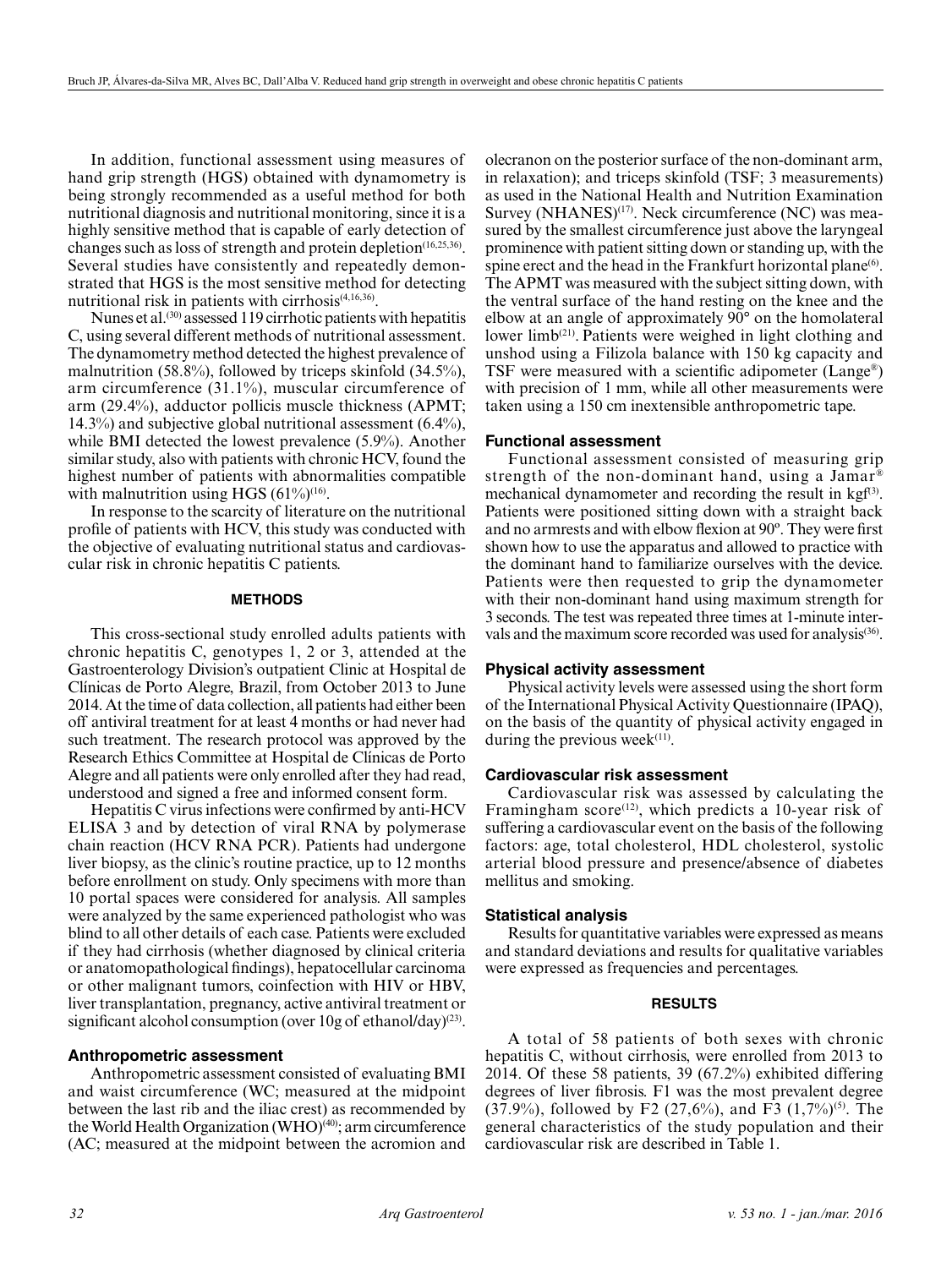|                                          | $(n=58)$         |
|------------------------------------------|------------------|
| Sex (female)                             | 32 (55.2%)       |
| Ethnicity (Caucasian)                    | 22 (73.3%)       |
| Genotype                                 |                  |
| 1                                        | 46 (79.3%)       |
| 2                                        | 1(1.7%)          |
| $\overline{\mathcal{E}}$                 | 10(17.2%)        |
| Age (years)                              | $51.6 \pm 9.7$   |
| Active smoking                           | 11 (19.0%)       |
| Systolic arterial blood pressure (mmHg)  | $136.7 \pm 19.9$ |
| Diastolic arterial blood pressure (mmHg) | $82.5 \pm 10.4$  |
| Cardiovascular risk*                     |                  |
| Low $(< 5\%)$                            | 17(29.3%)        |
| Moderate $(5 \text{ to } 10\%)$          | 12 (20.7%)       |
| High $(210%)$                            | 29 (50.0%)       |
| Physical activity                        |                  |
| Inactive or irregularly active           | 33 (56.9%)       |
|                                          |                  |

\*Cardiovascular disease risk estimate, percentage in 10 years, calculated according to Framingham study, 2008.

Analysis of patients by BMI ( $\leq$ 25 vs  $\geq$ 25 kg/m<sup>2</sup>) showed that those with overweight/obesity had lower HGS than patients with healthy weight  $(27.8\pm10.8 \text{ vs } 29.6\pm10.0 \text{ kgf})$ , but the difference was not statistically significant. Also, it was not found any statistical difference comparing HGS with other clinical characteristics, such as gender, age and liver fibrosis.

Patients' anthropometric characteristics are given in Table 2. The prevalence of overweight/obesity according to BMI was 70.7%. For HGS, 15 (57.7%) of men and 22 (68.8%) of women had HGS values below the 50th percentile. Mean NC for men was 40.0±2.9 cm, with 34.6±1.8 cm for the women; and mean APMT were 16.5±3.4 mm and 14.8±2.7 mm, for men and women respectively (Table 3).

**TABLE 2.** Anthropometric and functional characteristics of patients with chronic hepatitis C

| Body mass index $(kg/m2)$        | $27.3 \pm 4.0^{\circ}$ |
|----------------------------------|------------------------|
| $WC$ - elevated <sup>b</sup>     |                        |
| Men                              | 15 (57.7%)             |
| Women                            | 26 (81.3%)             |
| $AC$ - above $p50^\circ$         |                        |
| Men                              | 11 (42.3%)             |
| Women                            | 26 (81.3%)             |
| $TSF - above p50d$               |                        |
| Men                              | 18 (69.2%)             |
| Women                            | 26 (81.3%)             |
| NC - above mean <sup>e</sup>     |                        |
| Men                              | 25 (96.2%)             |
| Women                            | 23 (71.9%)             |
| $APMT$ - above mean <sup>f</sup> |                        |
| Men                              | 19 (73.1%)             |
| Women                            | 30 (93.8%)             |
| HGS below $p50g$                 |                        |
| Men                              | 22 (68.8%)             |
| Women                            | 15 (57.7%)             |

<sup>a</sup> mean ± SD. <sup>b</sup> WC: waist circumference; WHO, 1998. <sup>c</sup> AC: arm circumference; National Health and Nutrition Examination Survey (NHANES). d TSF: triceps skinfold; NHANES. <sup>e</sup> NC: neck circumference; Ben-Nouns et al., 2001. <sup>f</sup> APMT: adductor pollicis muscle thickness; Lameu and Gerude, 2005. <sup>8</sup> HGS: Hand grip strength; Schlussel, et al., 2008.

**TABLE 3.** Values for grip strength (kgf) of non-dominant hand in patients with chronic hepatitis C

| Age group | N  | Male           | Female         |
|-----------|----|----------------|----------------|
| $20 - 29$ | 2  |                | $21.0 \pm 0.0$ |
| $30 - 39$ | 6  | $40.0 \pm 5.7$ | $24.0 \pm 3.7$ |
| 40-49     | 13 | $37.5 \pm 7.5$ | $21.6 \pm 5.3$ |
| 50-59     | 26 | $37.7 \pm 8.2$ | $22.0 \pm 8.3$ |
| 60-69     | 10 | $35.2 \pm 8.4$ | $35.2 \pm 8.4$ |
| $\geq 70$ | 1  | $28.0 \pm 0.0$ |                |
|           |    |                |                |

#### **DISCUSSION**

Patients with chronic hepatitis C assessed in this study exhibited a high rate of overweight/obesity and had below-normal values for HGS.

Assessing nutritional status in patients with liver disease throws up many challenges, since there is no single method that can be used to precisely diagnose the nutritional status of these patients. Early detection of patients at nutritional risk and appropriate dietary prescriptions could help to minimize the consequences of hepatitis  $C^{(16)}$ .

There are many studies in the literature that have assessed the nutritional status of cirrhotic patients, finding significant abnormalities providing evidence of malnutrition $(8,16,18,28)$ . Few studies have been conducted of the anthropometric and nutritional profiles of patients with chronic liver disease, but it does appear to be more common for these patients to exhibit elevated BMI<sup>(1,8,13,24,39)</sup>. Metabolic and physical changes resulting from cirrhosis, including changes to the proportion of water in the body, due to ascites and edema, may be a major source of confounding factors when assessing nutritional status, particularly with overweight patients<sup>(26)</sup>. Notwithstanding, the elevated BMI observed in this study is unlikely to be related to accumulation of liquids since this sample did not contain patients with cirrhosis or with edema and/or ascites.

With relation to body weight, it is known that the increased prevalence of obesity is to a great extent due to physical inactivity and excessive food intake<sup>(29)</sup>. With regard to physical activity, the IPAQ assessment showed that almost 56.9% of patients had low weekly physical activity levels, whether in the form of domestic activities or leisure, which can lead to low energy expenditure, further contributing to excess weight. Wolf et al.<sup>(42)</sup> demonstrated that overweight people with NAFLD who followed a controlled diet for weight reduction combined with physical activity for 15 months exhibited improvements in alanine aminotransferase and insulin levels, achieved improvements in quality of life, reductions in risk of diabetes mellitus, hypertension, dyslipidemia and steatosis, and improvements in hepatic fibrosis and inflammatory activity.

Analysis of WC showed that 72.4% of patients assessed had WC larger than recommended by the WHO, in common with results published by Pretta et al.<sup>(33)</sup>. Localized body fat in abdominal region, irrespective of patient's total fat volume,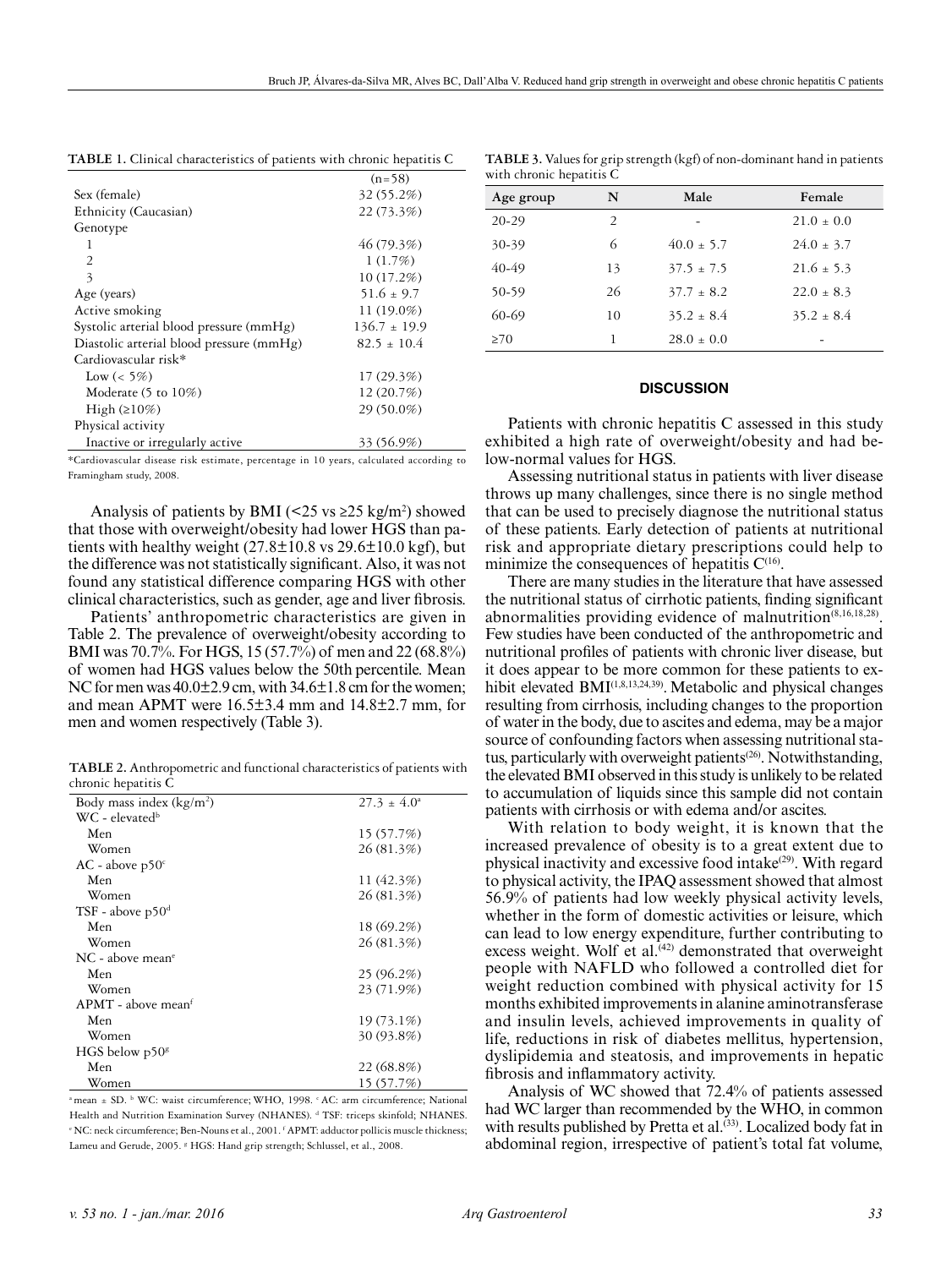is an independent predictive factor of fat buildup in hepatocytes and as such is a determining factor in the pathogenesis of NAFLD(9). Onset of NAFLD is characterized by increase in intracellular triglycerides content caused by an imbalance between synthesis and breakdown of triglycerides and when accompanied by obesity and insulin resistance this imbalance can be more extreme, in addition to triggering tissue lypolysis and resulting in build-up of lipids in hepatocytes<sup> $(38)$ </sup>. These lipid stocks can reach toxic levels, increasing oxidative stress, with formation of free radicals and mitochondrial damage. The abnormal lipid peroxidation will lead to liver damage with inflammation and even fibrosis<sup>(38)</sup>. Obesity and, more specifically, the level of intra-abdominal fat, are positively associated with RI and metabolic syndrome<sup>(14)</sup>, which in turn is correlated with more rapid progression to fibrosis in patients with hepatitis  $C^{(43)}$ .

Fat accumulation in the abdominal region is also associated with increased risk of cardiovascular disease<sup>(37)</sup>. Indeed, practically 70% of the patients assessed in this study exhibited moderate or high risk of suffering a cardiovascular event within 10 years, similar to results reported for diabetic patients and patients with metabolic syndrome<sup>(34)</sup>.

It is already described that patients with obesity have reduced handgrip strength measured by dynamometry<sup>(10)</sup>. In this study, we also found elevated prevalences of overweight/ obesity and malnutrition in chronic hepatitis C patients, according to dynamometry-based assessment using reference values published by Schlüssel<sup>(36)</sup>. Gottschall et al.<sup>(16)</sup> and Álvares-da-Silva and Silveira<sup>(3)</sup> classified HGS results for chronic HCV patients without cirrhosis, and, also observed values below the average  $(61\%)$ . Comparing our results with this parameter<sup>(3)</sup>, the prevalence of malnutrition remains elevated  $(58.6\%)$ . It is worth emphasizing that the patients we evaluated were not on any type of antiviral treatment, bearing in mind that medications such as pegylated interferon and ribavirin are linked with several side effects, such as nausea, vomiting and lack of appetite, among others; which are also factors that contribute to exacerbation of poor nutritional status $(22)$ .

Using HGS as a measurement of muscle strength may prove to be of great utility, since it is a rapid technique that is easily reproducible, low-cost and sensitive to nutritional changes. It offers the advantage of technical practicality, since

it is a noninvasive procedure, making it applicable for wide scale use in population, and it is also inexpensive $(3)$ .

It has already been shown that using BMI alone is not a safe method for nutritional assessment of cirrhotic patients<sup>(15,19,35)</sup>. Additionally, body weight appears to be less correlated with disease progression and particularly with degree of fibrosis than with dietary components<sup> $(7)$ </sup>. On the other hand, WC may have indications as a useful parameter for assessment of patients with liver disease in order to identify risk of metabolic disorders.

## **CONCLUSION**

It appears that weight loss occurs at more advanced stages of hepatic and nutritional ill health, when the disease has already exacerbated and other clinical parameters have also deteriorated. Adoption of methods that can be used for early identification of changes in nutritional status, such as HGS, could prove of great value for taking the decision to adopt more aggressive dietary management that is more effective for countering the initial stages of protein depletion, thereby contributing to improve prognosis. The elevated body fat percentage observed in this sample of patients with chronic hepatitis C may be an important risk factor for emergence of cardiovascular diseases and other associated complications, in addition to having a direct impact on these people's quality of life.

# **ACKNOWLEDGMENTS**

To Dr. Sidia Maria Callegari Jacques for her help in the statistical analysis. To Nutritionists Flávia Moraes Silva and Juliana Peçanha Antônio for their helps with study design.

# **Authors' contributions**

Bruch JP: protocol/project development, data collection and management, data analysis, manuscript writing/editing. Álvares-da-Silva MR: project development, and manuscript writing/editing. Alves BC: data collection, manuscript writing/editing. Dall'Alba V: protocol/project development, management, data analysis, manuscript writing/editing.

**DESCRITORES -** Avaliação nutricional. Hepatite C crônica. Força da mão.

Bruch JP, Álvares-da-Silva MR, Alves BC, Dall'Alba V. Força do aperto de mão reduzida em pacientes com sobrepeso e obesidade portadores de hepatite C crônica. Arq Gastroenterol. 2016,53(1):31-5.

**RESUMO -** *Contexto* - A hepatite C é uma doença hepática que provoca alterações importantes no metabolismo e também tem impacto no estado nutricional. *Objetivo* **-** Avaliar o estado nutricional e o risco cardiovascular em pacientes com hepatite C crônica. *Métodos***-** Este estudo transversal investigou 58 pacientes com hepatite C crônica, não cirróticos e que não estavam sob tratamento farmacológico ativo. Pacientes com consumo de álcool significativo (maior de 10 g de etanol/dia) foram excluídos. Os pacientes realizaram avaliação nutricional, através de medidas antropométricas, e avaliação funcional, através da medida da força do aperto de mão pela dinamometria. A prática de atividade física foi avaliada através do Questionário Internacional de Atividade Física. Os pacientes também passaram por avaliação clínica e laboratorial. O risco cardiovascular foi calculado pelo escore de Framingham. *Resultados***-** A média de idade dos pacientes foi 51,6±9,7 anos, 55,2% eram do sexo feminino, e 79,3% apresentavam genótipo 1. O grau de fibrose mais prevalente foi F1 (37,9%), seguido por F2 (27,6%) e F3 (1,7%). A prevalência de sobrepeso/obesidade considerando o índice de massa corporal foi de 70,7%. No entanto, 57,7% dos homens e 68,8% das mulheres foram considerados desnutridos de acordo com a força do aperto de mão. Estes pacientes também apresentaram circunferência da cintura (93,5±10,7 cm) e circunferência do pescoço (37,0±3,6 cm) elevados. Quase 60% dos pacientes foram considerados sedentários ou irregularmente ativos. Em relação ao risco cardiovascular, 50% dos pacientes apresentou elevado risco de sofrer evento cardiovascular em 10 anos. *Conclusão* **-** Apesar de grande parte dos pacientes com hepatite C apresentarem excesso de peso, associado a alto risco cardiovascular, os mesmos também apresentaram diminuição da capacidade funcional, indicativa de comprometimento proteico-calórico. Portanto, o índice de massa corporal não pode ser considerado o único método de avaliação para diagnóstico nutricional de pacientes com doença hepática. Adotar métodos como a força do aperto de mão pode ser importante para uma melhor compreensão do estado nutricional destes pacientes.